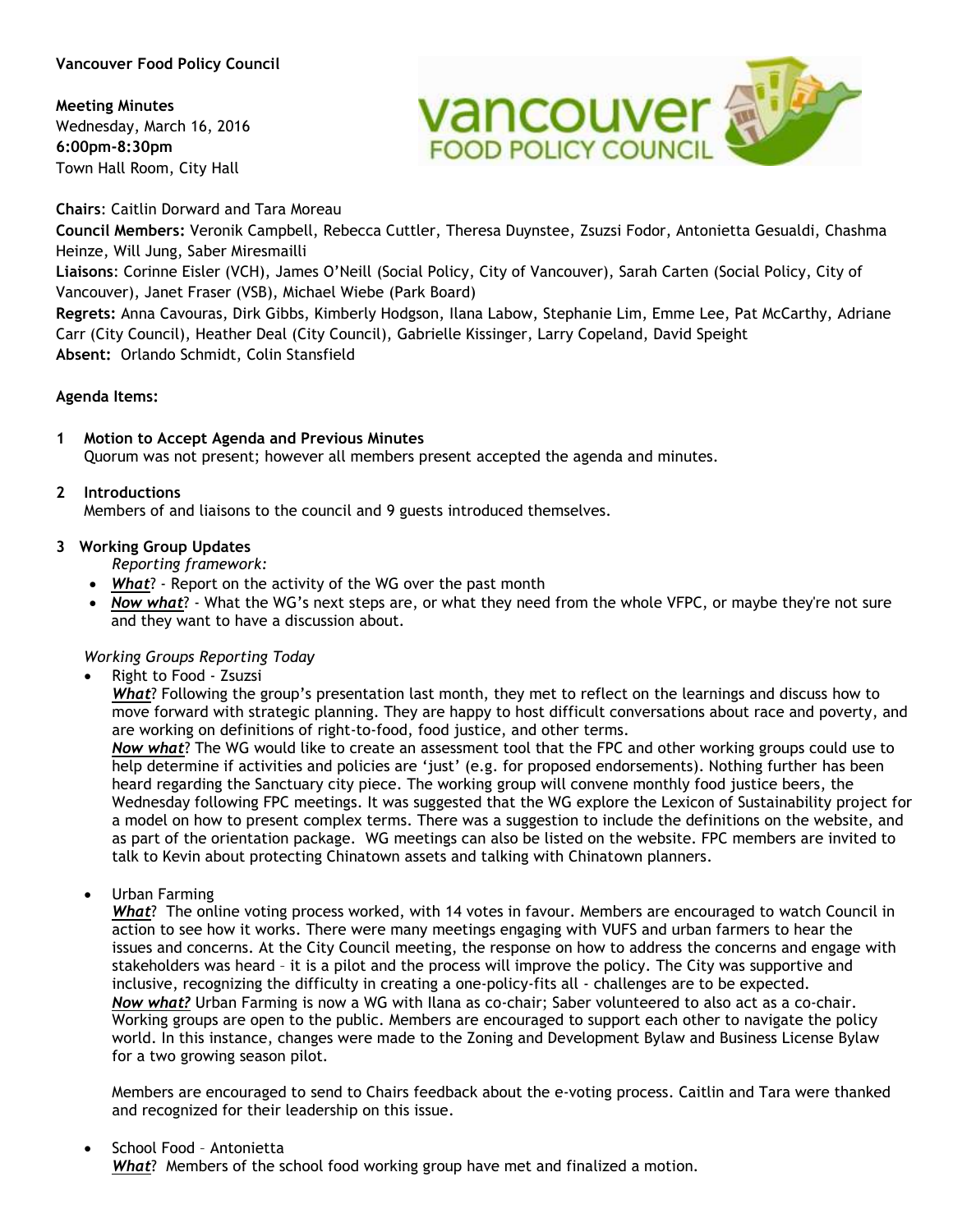The working group is planning a school-themed meeting in June and invite three advisory groups (Cultural Community Advisory Committee, Children, Youth and Families Advisory Committee and the Urban Aboriginal Peoples Advisory Committee) to also become members of the Coalition for Healthy School Food.

The Motion read:

WHEREAS the Vancouver Food Strategy and the Healthy City Strategy aims to improve access to healthy and affordable foods and to increase the health of all members of our city; and

WHEREAS the Coalition for Healthy School Food's objective is to advocate for a national school lunch program, through research, engagement and advocacy;

BE IT RESOLVED THAT the Vancouver Food Policy Council become a member of the Coalition for Healthy School Food.

As member of the Coalition for Healthy School, Vancouver Food Policy Council would be required to publicly support the position paper of the CHSF by placing their logo on the '[For a Universal School Food Program](http://foodsecurecanada.org/sites/default/files/coalitionforhealthyschoolfood.sm_.pdf)' position paper. Membership requires participation in at least 4 meetings annually and is reviewed once a year. The WG has not yet decided who will participate in the coalition's meetings. The motion was unanimously supported by all members present, however quorum was not present and an e-vote will be circulated. If anyone has any suggestions for the June meeting, contact Antonietta. Depending on the focus of the meeting, VSB staff could be invited. Caitlin will go to the Council Advisory Committee Chairs meeting. The FPC is an active advisory committee and has a long term vision to collaborate with other councils on areas of mutual interest.

Celebrate Food with Us Planning Committee - James

The April meeting will be a Celebration from 6-8:30. A panel of 4 speakers and a facilitator have been secured. The goal is to identify how the food strategy happens in real life, and to demonstrate the impact. The Golden Carrot Awards will be presented; members are encouraged to nominate someone or an organization or company in one of the 5 areas of focus from the food strategy. Forms were distributed and are available online. A blog post will be created for circulation; members are encouraged to get involved.

- Leadership committee update Caitlin Plan to meet soon and bring strategic plan in May. It was noted that the manager of community resilience, who does disaster preparedness, is interested in food;
- Development group Pearson-Dogwood plan is going forward. Some members attended the open house. There are some concerns about the siting of the urban farm; FPC input would be welcome. It was clarified that this and the False Creek Flats redevelopment are the priorities for this WG as they have the largest food component.

## **4 Council Membership and Liaisons**

Discuss seat available on Council - Caitlin

City policy states that members must not miss more than four meetings without sending regrets. The FPC has reached out to a member with no response so there is a vacant seat in the access and consumption category. Suggestions are sought for a candidate; the name will be sent to the City's selection committee who will make a decision. Suggestions can be sent to the Chairs, with context including expertise. That person will need to fill in the form. There was a suggestion to revisit earlier applicants.

 Proposed Vancouver Youth Food Policy Council liaison position - Zsuzsi The creation of the VYFPC began approximately 5 years ago, and today the VYFPC is the  $2^{nd}$  in Canada. They do not have official status with the City. They have requested 2 liaison seats, filled by the same people or rotating. After some discussion, it was decided to offer them one liaison seat (as with other liaisons), which can be filled by different representatives on a rotating basis. It was suggested that June be a good entry point for that group, and that they may consider joining the CHSF and participating in the School Food WG. Zsuzsi has been a liaison to their group; others could also participate.

## **5 Motions**

Due to the lack of quorum, motions could not be made.

Meatless Monday - Caitlin

Vancouver Humane Society will ask the City to pass a resolution for Meatless Mondays on an on-going basis, and have approached the FPC to endorse this request. Supporting documents were included the application for endorsement along with a proposed motion. This would be sent as an e-vote. It is unclear what would be the role of the City in supporting the resolution. A suggestion was made to support the idea of Meatless Mondays, rather than the VHS's request to approach the city. The motion circulated earlier will be revised and resent.